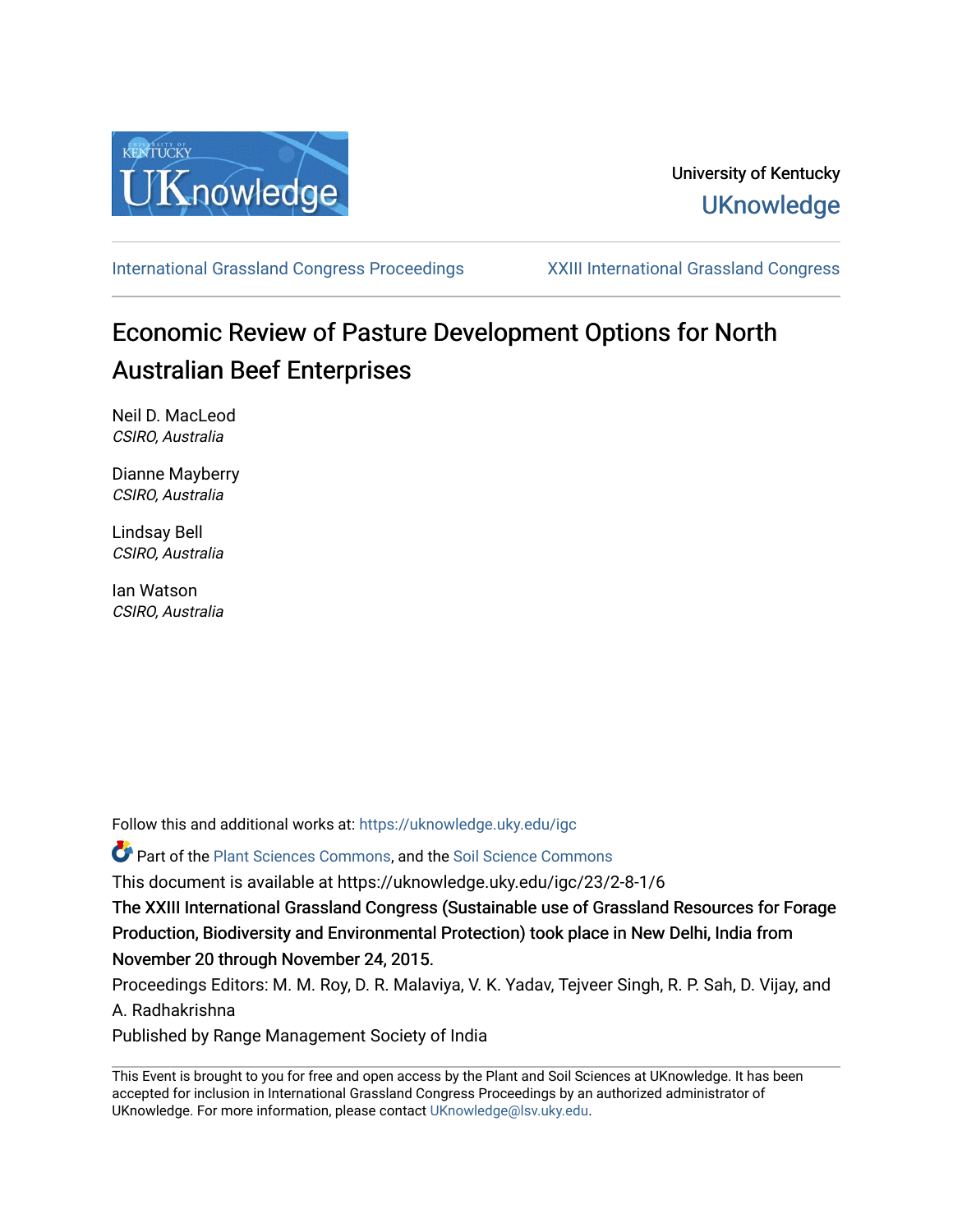## **Economic review of pasture development options for north Australian beef enterprises**

### **Neil MacLeod\* , Dianne Mayberry, Lindsay Bell, Ian Watson**

CSIRO Agriculture Flagship, Brisbane, Australia \*Corresponding author e-mail : neil.macleod@csiro.au

**Keywords:** Beef cattle, Economics, Pasture development, Simulation

#### **Introduction**

Beef cattle grazing  $(\sim 14$  million head) native pastures is the dominant economic use of northern grazing lands (2.3 million  $km<sup>2</sup>$ ). Few enterprises make positive economic returns in most years or achieve the necessary productivity gains (~2% per annum) to offset an ongoing cost-price squeeze (McCosker *et al.,* 2010). A significant contributor to poor performance is low reproductive performance, management of first calving heifers, calf growth and weaning rates and liveweight gain linked to nutrition and the low quality of pastures. Pasture development technologies (Gramshaw and Walker, 1988) are available but uptake has been poor. Three pasture development options offering technical promise include (a) mosaic irrigation - small-scale schemes utilising favourable soils and access to water, (b) broad-scale over-sowing of native pastures with improved grasses and legumes, (c) high intensity-short duration (cell) grazing and (c) increasing stock access to underutilised pasture resources by expanding water and fencing infrastructure. How these options might alter the economic performance of enterprises has received limited attention.

A formal review employed simulation models and regional case studies to explore the scope for mosaic irrigation to change the production and marketing orientation of northern beef enterprises and deliver economic benefits (MacLeod *et al.,* 2013). Consideration was also given to alternative development options viz. broad-scale pasture sowing, high intensity-short duration (cell) grazing, and additional water and fencing infrastructure. The economic results of these options for three of the regional case studies are summarised in this paper.

#### <span id="page-1-1"></span>**Materials and Methods**

Irrigation scenarios were developed for a representative enterprise in five regions based on agro-ecological contexts and market orientation for sale stock (MacLeod *et al.,* 2013).Yields of three categories of forages - forage sorghum (annual forage grass), lablab (tropical legume) and bambatsi panic (tropical perennial grass) - grown under irrigation on a standard soil (Grey Vertosol) at a site within five regions - Burdekin (Queensland), Barkly Tableland and Victoria River District (Northern Territory), and Pilbara and Kimberley (Western Australia) - was simulated with APSIM (Keating *et al.,* 2003). Pasture yields were simulated with GRASP (Littleboy and McKeon, 1997). Irrigation costs were based on a pivot irrigation development utilising a bore and diesel pump for a scale sufficient to meet irrigation demands in 80% and 100% of years. The NABSA herd economic simulation model (McDonald, 2012) was calibrated for the representative enterprises to generate estimates of animal productivity (growth, reproduction, mortality), turnoff and profitability (gross margin, net economic profit, and return on investment). The simulations were for 20 years (1990-2010). Pasture augmentation and infrastructure development scenarios also used NABSA while cell grazing results are drawn from Hall *et al*. (2011).

## **Mosaic irrigation case study examples – Barkly Tableland, Burdekin, Kimberley**

It is not feasible to describe and present the results of all of the regional development scenarios that were employed in the CSIRO-ONA study (MacLeod *et al.* 2013). We briefly describe a single scenario encompassing the most productive forage type with 80% irrigation reliability for three of the regional case studies and summarise the results. The budgets used livestock prices and production input costs applicable at the time the study was conducted (late 2013).

*Barkly Tableland* (NT) - 5,000km<sup>2</sup>, 22,000 breeding cows turning off 24 month old steers for live export to Asia at ~350kg liveweight/steer. Average stocking rate is ~5.6 adult equivalents  $(AE)/km^2$ . Irrigation scenario is 550ha (development cost =  $$5,000/ha$ ) of lablab fed to steers in late spring/summer to reach a minimum liveweight of 580 kg/steer by 42 months.

<span id="page-1-0"></span>*Burdekin* (Qld) - 30,000ha, 1,800 breeding cows turning off heavy steers for slaughter at a minimum liveweight of 580 kg/steer at ~42 months. Average stocking rate is ~1 AE/8 ha. Irrigation scenario is 50ha (development cost = \$7,300/ha) of bambatsi fed year around to steers when sufficient standing forage is available to meet the same target weight at 30 months.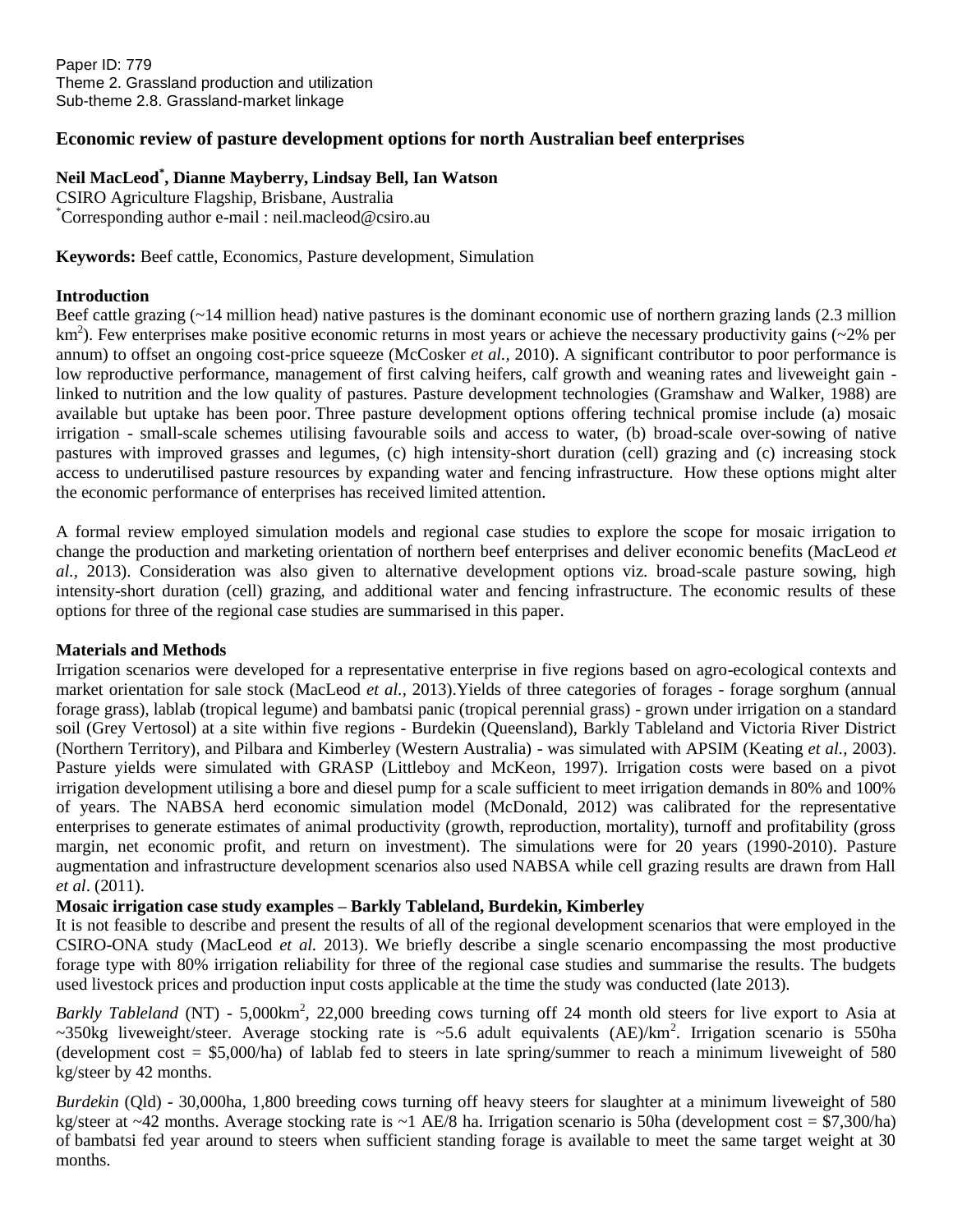*Kimberley* (WA) - 2,800km<sup>2</sup>, 11,000 breeding cows turning off 2 year old steers at ~330-350 kg/steer for live export to Asia, although this target is infrequently met (24% of years) due to seasonal conditions with an average turnoff weight of ~276 kg/steer. Average stocking rate is ~4 AE/km<sup>2</sup>. Irrigation scenario is 60ha (development cost = \$7,300/ha) of bambatsi fed year around to the steers when sufficient standing forage is available in late spring/summer to reach the target selling weight (330-350 kg liveweight/steer at 24 months) in 80% of years.

## **Results and Discussion**

The results of the mosaic irrigation scenarios for the three regional case studies are presented in Table 1.

|                                      | <b>Barkly Tableland</b>                  | <b>Burdekin</b>           | <b>Kimberley</b> |
|--------------------------------------|------------------------------------------|---------------------------|------------------|
|                                      |                                          | Baseline - nil irrigation |                  |
| Total stock carried (AE)             | 26,774                                   | 2,867                     | 10,876           |
| Gross Margin/AE                      | \$114                                    | \$122                     | \$62             |
| Av. Net profit                       | \$1,643,763                              | \$155,406                 | \$25,867         |
| Av. Turnoff liveweight/steer         | 303                                      | 535                       | 276              |
|                                      | Irrigation development (80% reliability) |                           |                  |
| Irrigated crop                       | Lablab                                   | <b>Bambatsi</b>           | <b>Bambatsi</b>  |
| Scale (ha)                           | 550                                      | 50                        | 60               |
| Capital investment                   | \$4.7 million                            | \$422,750                 | \$507,300        |
| Irrigation cost - annual operating   | \$329,505                                | \$32,205                  | \$53,046         |
| Irrigation cost - annualised capital | \$448,016                                | \$40,729                  | \$48,874         |
| Total stock carried (AE)             | 31,502                                   | 2,644                     | 11,248           |
| Gross Margin/AE                      | \$137                                    | \$145                     | \$81             |
| Av. Net profit                       | \$2,595,958                              | \$257,295                 | \$229,249        |
| Av. Turnoff liveweight (kg/steer)    | 583                                      | 585                       | 349              |
| Av. Return on investment             | 20%                                      | 24%                       | 40%              |

The availability of irrigated forage increases the productivity of the three enterprises by increasing the number of stock carried [\[1\]](#page-1-0) and/or increasing the weight of the sale animals. The (mean) return on the investment is positive, ranging between 15% to 40%, but it should be cautioned that returns of this order on an additional investment for an existing enterprise would be viewed as borderline by some business analysts.When the irrigation was able to secure the opportunity to reliably meet the target market with a relatively small development scale and the gain per animal is relatively high, such as applied for the Kimberley bambatsi development, the projected returns (40%) are quite favourable.

**Non-irrigation pasture development options:** Irrigation is not the only forage-based option available for achieving productivity gains. Other options include (a) broad-scale development of existing native pastures through either sown pastures (*e.g.* buffel grass, Rhodes grass) or augmenting pastures with oversown legume species (*e.g*. stylos), (b) subdivision of pastures into smaller parcels to support some form of short duration-higher intensity (cell) grazing management systems, or (c) investment in additional property infrastructure to increase the effective grazing area (e.g. stock waters and subdivisional fencing).

These options were also explored in the wider study (MacLeod *et al.* 2013) for a limited range of regions – drawing on the NABSA simulations and published studies. Some estimated returns from these studies are summarised in Table 2.

| Table 2. Projected returns on investments in non-irrigated pasture developments. |                             |                           |                        |  |  |
|----------------------------------------------------------------------------------|-----------------------------|---------------------------|------------------------|--|--|
|                                                                                  | <b>Broadacre pasture</b>    | <b>Conversion to cell</b> | Water &                |  |  |
|                                                                                  | development                 | grazing                   | fencing infrastructure |  |  |
| Region                                                                           | Burdekin (Old)              | Fitzroy (Qld)             | Barkly Tableland (NT)  |  |  |
| Av. return on investment                                                         | 24%                         | 10%                       | 2.1%                   |  |  |
| Study reference                                                                  | Hunt <i>et al.</i> $(2012)$ | Hall <i>et al.</i> (2011) | MacLeod et al. (2013)  |  |  |
|                                                                                  |                             |                           |                        |  |  |

The returns are of a similar magnitude to the mosaic irrigation scenarios (Table 1). The main point here is simply that northern enterprises have several avenues for increasing their productivity and some of these options may be competitive with irrigated pasture development.

[\[1\]](#page-1-1) The total AEs are reduced for the Burdekin case study due to the reduction in age cohorts of the steers.